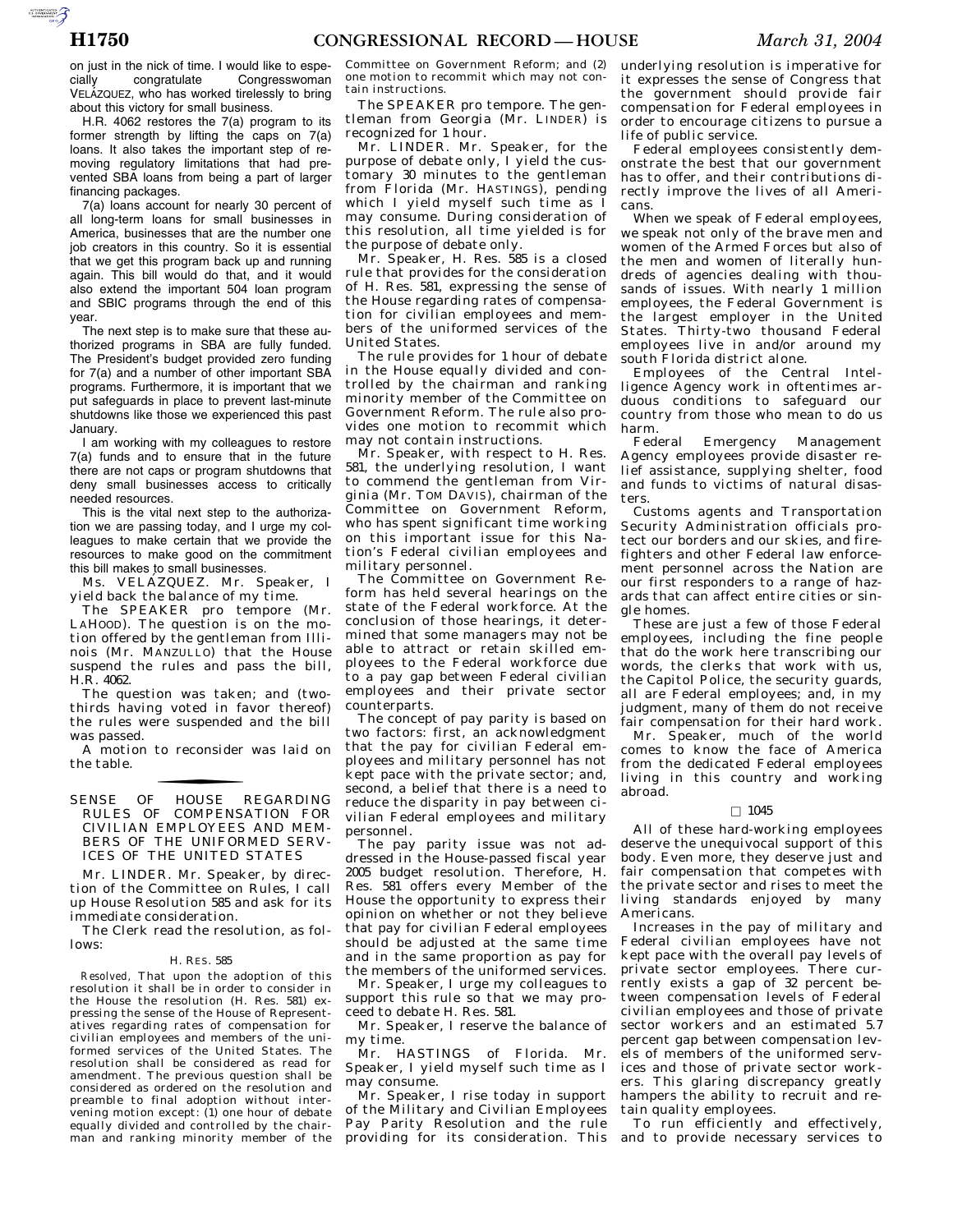the American people, the Federal Government needs to attract skilled, educated, and motivated people. We must provide Federal employees with an appropriate level of salary and benefits to encourage people to pursue a career of Federal service, whether civilian or military. Potential Federal employees must be made to understand that choosing a career of public service is not akin to taking a vow of poverty. The contributions one can make within the Federal service are lasting, desirable, and beneficial to the entire country.

I stand with my Democratic colleagues today as we point out that instead of debating a resolution expressing the sense of Congress, we should be debating a bill that actually establishes just compensation as public policy. It is shameful that while the administration and this body insist on providing a \$1 trillion tax cut for the wealthiest among us, the Republicanpassed budget leaves Federal employees to cope with rising health care and education costs without adequate compensation for their jobs.

This body's failure to ensure just compensation is yet another sad example of enriching the wealthy at the expense of middle-class America. I look forward to a day when this Congress will act to provide an equitable living standard for the middle class instead of just simply raising the idea.

Mr. Speaker, let me conclude by again expressing my support for this legislation and encouraging my colleagues to support it. As the old saying goes, though, talk is cheap. It is now time for this body to put its money where our mouths are and include real pay parity in the budget resolution.

Mr. Speaker, I do have additional comments that are unrelated to the parity issue. Because I do serve with my colleague on the Committee on Rules, I also feel the need to make a comment on recent issues which have taken place in the Committee on Rules.

We are experiencing a greater and greater breakdown of comity within the Committee on Rules that has me very troubled. The minority no longer receives timely notice of when the majority intends to make announcements. We no longer receive materials or even a notice that materials are available on a timely basis.

We did not, for example, receive notice from the majority that the chairman of the Committee on Rules was going to make a unanimous consent agreement last night on transportation. Although we knew from our leadership that this was going to take place, it is only a common courtesy between the majority and the minority of a committee that the minority be notified before the chairman makes announcements on the floor. Similarly, the manager's amendment for the transportation bill was apparently made available to the majority last night, but Democrats received it this morning.

I raise these issues here, Mr. Speaker, not in derogation of the issue before us, but because this is just the tip of the iceberg. No one in the minority disputes that the majority of the committee, in conjunction with the Republican leadership, controls what happens here on the House floor. But there are rules for each committee, rules which the majority is supposed to follow. And the frequency with which the majority on the Committee on Rules has taken to violating those rules and practices is increasing; and it needs to stop, Mr. Speaker.

Mr. Speaker, I yield back the balance of my time.

Mr. LINDER. Mr. Speaker, I yield back the balance of my time.

The SPEAKER pro tempore (Mr. LAHOOD). Without objection, the previous question is ordered on the resolution.

There was no objection.

The SPEAKER pro tempore. The question is on the resolution. The resolution was agreed to.

A motion to reconsider was laid on the table.

Mr. TOM DAVIS of Virginia. Mr. Speaker, pursuant to House Resolution 585, I call up the resolution (H. Res. 581) expressing the sense of the House of Representatives regarding rates of compensation for civilian employees and members of the uniformed services of the United States, and ask for its immediate consideration.

The Clerk read the title of the resolution.

The text of House Resolution 581 is as follows:

## H. RES. 581

Whereas civilian employees and members of the uniformed services of the United States provide critical services and protection for our citizens and taxpayers, and make many other significant contributions to the general welfare of the Nation;

Whereas the ability of the Federal Government to provide a competitive salary plays a critical role in its ability to recruit and retain individuals possessing the skills necessary to provide government services effectively and efficiently to the American people;

Whereas the current pay system hampers the ability of the Federal Government to achieve the goals referred to in the preceding clause;

Whereas the Federal Employees Pay Comparability Act of 1990, commonly referred to as ''FEPCA'', sought to achieve comparability between Federal and non-Federal pay rates through annual pay adjustments based on changes in private-sector wages and salaries;

Whereas increases in the pay of members of the uniformed services and of civilian employees of the United States have not kept pace with increases in the overall pay levels of workers in the private sector, so that there currently exists an estimated 32 percent gap between compensation levels of Federal civilian employees and those of private sector workers, and an estimated 5.7 percent gap between compensation levels of members of the uniformed services and those of private sector workers; and

Whereas, in almost every year during the past two decades, there have been equal adjustments in the compensation of members

of the uniformed services and the compensation of civilian employees of the United States: Now, therefore, be it

*Resolved,* That it is the sense of the House of Representatives that—

(1) compensation for civilian employees and members of the uniformed services of the United States must be sufficient to support our critical efforts to recruit, retain, and reward quality people in Government service; and

(2) to help achieve this objective, in fiscal year 2005, compensation for civilian employees of the United States should be adjusted at the same time, and in the same proportion, as are rates of compensation for members of the uniformed services.

The SPEAKER pro tempore (Mr. LAH00D). Pursuant to House Resolution 585, the gentleman from Virginia (Mr. TOM DAVIS) and the gentleman from Illinois (Mr. DAVIS) each will control 30 minutes.

Mr. TOM DAVIS of Virginia. Mr. Speaker, I ask unanimous consent that I be allowed to control 20 minutes, the gentleman from Illinois (Mr. DAVIS) would control 20 minutes, and the gentleman from Oklahoma (Mr. ISTOOK) would control 20 minutes.

The SPEAKER pro tempore. Without objection, the unanimous consent request is agreed to.

There was no objection.

## GENERAL LEAVE

Mr. TOM DAVIS of Virginia. Mr. Speaker, I ask unanimous consent that all Members may have 5 legislative days within which to revise and extend their remarks and to include extraneous material on the resolution now under consideration.

The SPEAKER pro tempore. Is there objection to the request of the gentleman from Virginia?

There was no objection.

Mr. TOM DAVIS of Virginia. Mr. Speaker, I yield myself such time as I may consume.

Mr. Speaker, the issue today is of the utmost importance to our Federal employees, the Federal Government, and the American taxpayer. The Federal Employees Pay Comparability Act, FEPCA, of 1990, Public Law 101-509, sought to help achieve comparability through annual pay adjustments based upon the change in private sector wages and salaries. Despite our efforts, the Bureau of Labor Statistics currently estimates a 32 percent pay gap and a 10 percent gap between the military and the private sector.

In order to deliver what was promised, the Federal Salary Council recommends a 25 percent locality pay for 2005. There is clearly much work to do to fulfill the intent of Congress, and the resolution here before us is a step in that direction.

Mr. Speaker, I yield 3 minutes to the gentleman from Virginia (Mr. WOLF), my colleague and coauthor of this resolution, along with the gentleman from Maryland (Mr. HOYER) and myself.

Mr. WOLF. Mr. Speaker, I thank the gentleman for yielding me this time, and I rise in strong support of this resolution.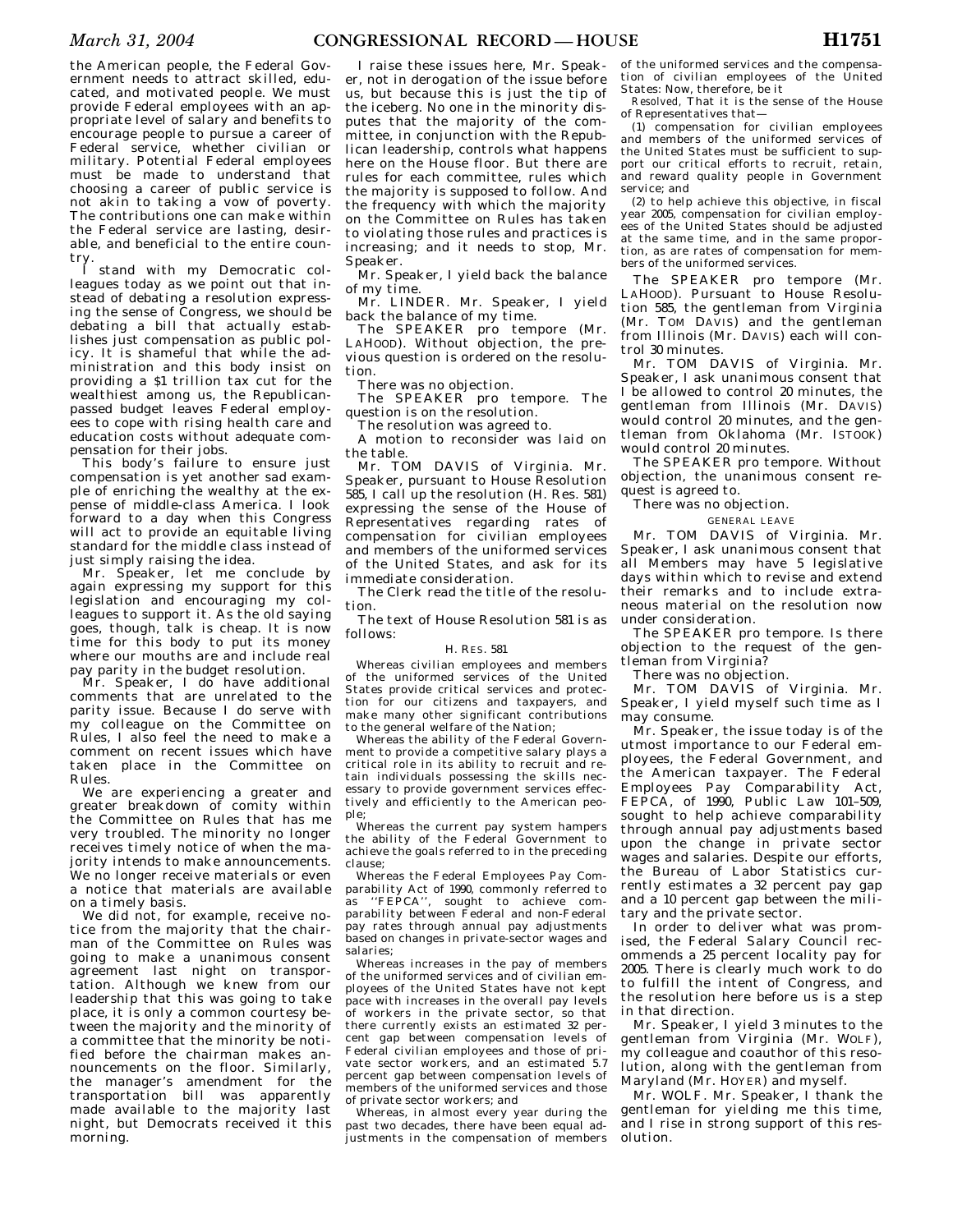Mr. Speaker, I would ask Members to think about the following thing: the first person that was killed in Afghanistan fighting the war on terror was a constituent of mine, a CIA agent in Afghanistan. The FBI agents who are working in Afghanistan and Iraq are living under the same conditions.

The first person that everyone in this body would call if they were to find out that a loved one had been kidnapped sometime today would be the FBI. We would call an FBI agent.

The NIH cancer researchers and people doing research on juvenile diabetes and other important diseases would be affected by this resolution. Those that are guarding our borders under very difficult conditions along the northern border and the southern border would be helped and impacted by this resolution.

We hear a lot of people talking about how bad drugs are and we want to do everything we can to keep drugs from coming into our country. The DEA agents, some of whom have been killed in the line of duty, who are working full time to keep drugs out of our schools, are Federal employees and would be affected and impacted by this resolution.

The people in the fire service, that this summer as we are listening and hearing about forest fires taking place around the country, are all Federal employees who would be impacted by this resolution.

The nurses and the doctors that are working in VA hospitals that are taking care of our veterans are all Federal employees who would be impacted by this resolution.

Lastly, the Secret Service agents that are guarding the President. Secret Service Agent Timothy McCarthy, who stopped the bullet that would have killed the President of the United States, Ronald Reagan, was a Federal employee.

The resolution is very, very important. I commend the gentlemen on both sides of the aisle and ask Members for an ''aye'' vote to send the message to the CIA, to the FBI, to the NIH and the border control, to DEA agents, to the Forest Service, the Park Service, to VA nurses, the Secret Service agents, and Social Security and other people who are working very, very hard that this is an important issue. I strongly urge Members to support it.

Mr. DAVIS of Illinois. Mr. Speaker, I yield myself such time as I may consume.

Mr. Speaker, I rise in strong support of H. Res. 581. For the last 3 years, we have been hearing the right things being said about Federal employees coming from the White House but doing just the opposite. In the July 10, 2002, speech we heard the administration say, and I quote, ''The important thing for the American people is to know that our public servants are working longer hours and working harder and working smarter to defend the American people.'' The White

House went on to say that ''public service in America today is not just another job, it is an important act of citizenship. It is a way to fulfill our obligation to those who have gone before us and those who will follow after us, those who have sacrificed and died for us.''

That is all correct. One thing that we all know is that public service is not just another job. But unfortunately, those who will follow, unless we make some changes, will have less pay, less due process and appeal rights, and no right to collectively bargain. Indeed, there will be no civil service because jobs will be contracted out. Is that the way we want to say thanks to our Federal employees for working longer hours and working harder?

Then if that is the case, we certainly would not be doing our employees any favor. There are plenty of accolades and platitudes for the civilian Federal employees who perished or were severely injured in the 9–11 attacks, but now we hear that Federal employees are a lesser priority than military employees. How many Federal civilian workers have died beside their military counterparts in Afghanistan or Iraq? What about the Federal civilian workers who died in the Murrah Federal Building in downtown Oklahoma City? Can we tell their families that they are a lesser priority? How quickly we forget.

Mr. Speaker, I have not forgotten the arguments this administration and some of my colleagues used to justify rolling back Federal employees' collective bargaining rights. At that time, Federal employees were critical to homeland security at the Transportation Security Agency, at the Department of Defense, and at the Department of Homeland Security. Now we hear that there is a significant difference in the demands we place upon those in the Armed Forces and those in the civilian workforce.

Historically, Congress has expressed strong bipartisan support for parity in pay between our military and Federal civilian sectors in recognition of their important roles in our Nation's defense and general service to the American people. So I join with those who say, Stop the rhetoric and platitudes. It is time that we put our money where our mouths are. We have to stop this attack, this misuse and abuse of civilian Federal employees, and grant them equal status and equal pay.

Mr. Speaker, I reserve the balance of my time.

## $\square$  1100

Mr. ISTOOK. Mr. Speaker, I yield myself such time as I may consume.

Mr. Speaker, I rise in opposition to this resolution. Certainly everybody always wants to be better paid. I do not know anybody that is an exception to that particular rule. So there is always tension between what people would like to be paid and what an employer can afford to be able to pay. The em-

ployer in this case is the taxpayers of the United States of America.

This is not necessary to give what this resolution proposes, that would be supersized raises, jumbo COLAs, to the Federal workforce. We have been very generous with the Federal workforce. In the last 7 years, for every \$1 increase in the cost of living index, or for that m the cost of living adjustments to Social Security, for every \$1 that the cost of living has gone up, Federal workers have gotten a raise of \$1.66. They have gotten raises twothirds higher than the actual inflation rate. In fact, in the past 4 years, Federal workers have gotten raises at twice the rate of inflation.

The President's budget proposes that the across-the-board raise for the Federal civil service should be 1.5 percent, consistent with the actual cost-of-living adjustment. This resolution, however, says that they should get 3.5 percent.

Why? Well, they say it is because we are going to give the military a larger raise and therefore we have to give the Federal civil service a larger raise, too. I do not think that is accurate. People that work at civil service jobs are not taking the same risks on behalf of their country as people that are working in our Armed Forces. We do not have the retention problems in the civil service sector as we do in the Armed Forces.

There is a letter that has been submitted by the administration, by the Office of Management and Budget, opposing this resolution and points out that we are almost at a record low on the turnover in the Federal civil service. About 1.5 percent a year, that is the whole turnover of people in Federal civil service jobs.

This is not a matter of retaining people. This is a matter of giving extra raises to people that, frankly, the taxpayers do not have the money to afford. This would cost us \$2.2 billion this year and a similar amount next year and the year after and in perpetuity to give these extra large raises rather than holding the line as we should.

For State workers, the average pay raises in the last 4 years have been only about a third of what the pay raises have been for the Federal workers. The private sector is significantly behind what we have already done for Federal workers. This is not the time when we have record deficits to be giving more than a cost-of-living adjustment to the Federal civil service.

Mr. Speaker, we have been overly generous. It is not needed to retain people; and, frankly, the taxpayers are the ones that are being asked to foot this multi-billion dollars of expenses. This is the taxpayers' money. We are being fair. We should stay that way.

The supposed pay gap, people say Federal workers are 32 percent underpaid. Actually, that particular survey does not calculate all the factors. It does not calculate the locality pay that boosts Federal civil service workers,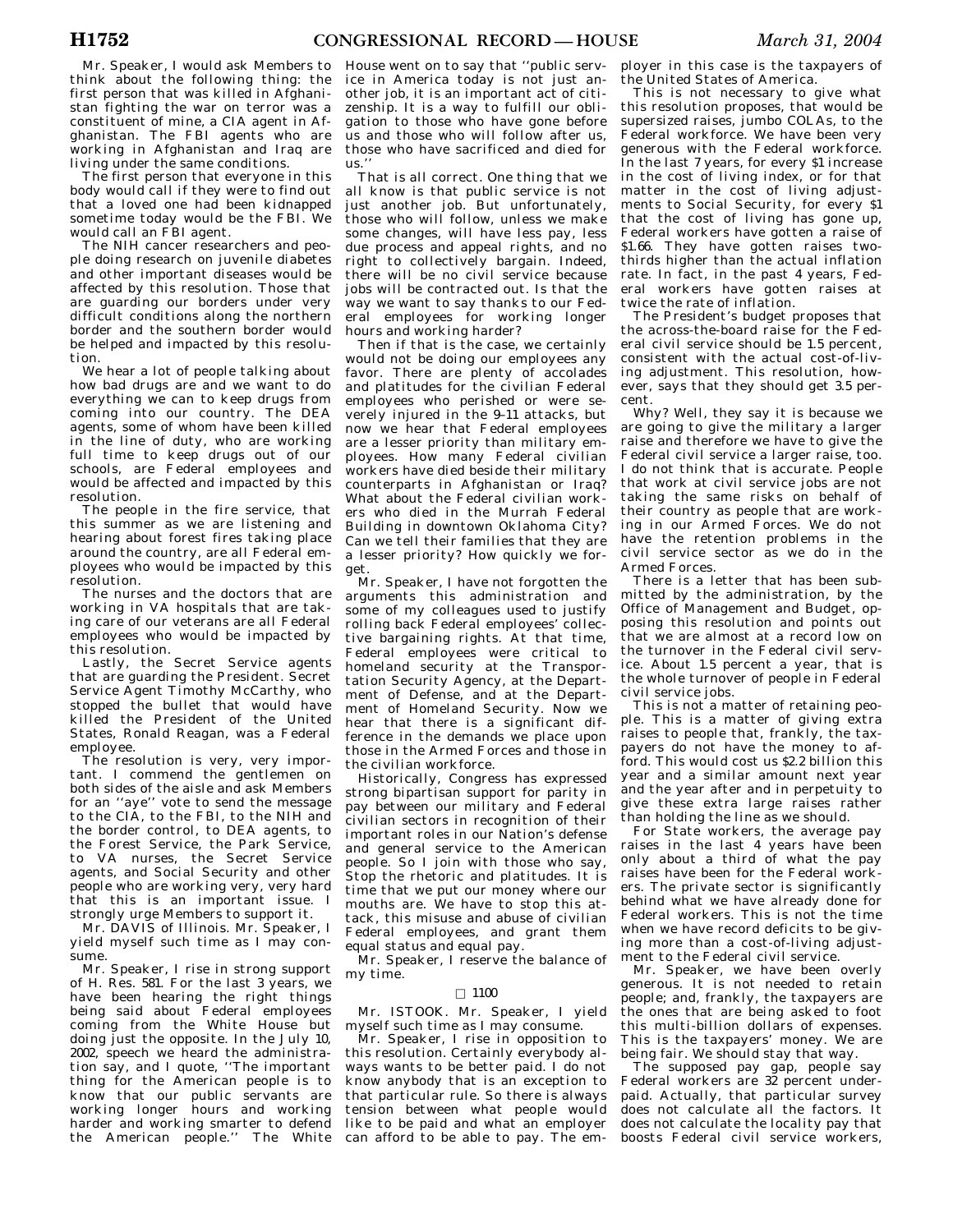which cuts that gap in half; and it does not cover the benefits they receive under which that gap evaporates.

We are being fair, and we should oppose this resolution on behalf of the taxpayers of the United States of America.

Mr. Speaker, I reserve the balance of my time.

Mr. TOM DAVIS of Virginia. Mr. Speaker, I yield myself such time as I may consume.

I think the gentleman is aware that the Federal Employee Pay Comparability Act calls on the Federal Salary Council every year to make recommendations in terms of what the Federal employees would make. We could put a chart up here that would show that every year we have failed to come close to what the Federal Salary Council has recommended under the existing law of the land which is FEPCA, the Federal Employee Pay Comparability Act. This year, they have recommended a 25.73 locality rate for 2005.

Congress has a long history on this issue. This resolution merely reiterates the sense of the House. Annual pay adjustments for civil employees and military members provided through the appropriations process have been identical in nearly every year over the last two decades. In addition, language to this end was included in the budget resolution for fiscal years 2002, 2003 and 2004.

In 1999, the last time the Senate held a freestanding vote on this issue, the Senate voted 94–6 in favor of an amendment expressing the same sense of Congress that we do here today.

I used to work for a billion-dollar company out in Fairfax, Virginia. Our greatest asset was not our building. It was not our computers. It was not the land. It was our employees. They walked out the door every night, and we did what we had to to make sure they came back the next day. In an information age, people are the number one asset of any organization.

The same is true with the Federal Government. We are in danger of losing in the procurement force over 60 percent of our qualified workers over the next 5 years. These are people that can walk across the street to the private sector and make more money than they are making for the Federal Government and leave with their full retirement. These kind of minor incentives in a 3.5 percent pay raise that I do not think anybody except maybe the gentleman opposing this resolution would call a gargantuan pay raise or a huge pay raise, this is in line with what we are seeing in many cases in the private sector and in State and local governments and in my own counties that I represent in Congress.

We have to be able to recruit and retain the best and the brightest to fulfill the policies that this Congress passes and sends on. To do that, pay comparability is important, and we continue to lag significantly in that respect. The Federal Government may never be able to compete with the private sector dollar for dollar, but we have to ensure that we do not fall further behind in the war for talent.

While wages are not the only factor in our recruitment and retention efforts, what employer can hope to succeed in a labor market where it is offering salaries so far below the average? This is not a cost-of-living allowance as some have argued, saying it is too generous. The purpose is to assist the Federal Government in providing salaries comparable to those in the private sector. This is achieved through annual pay adjustments based on the change in private sector wages and salaries, not the cost of living. That is the fundamental precept behind the Federal Pay Comparability Act. This is achieved through our annual pay adjustments.

The fact remains that Federal pay is not competitive. It is also important to note that providing a higher annual adjustment would not result in any budgetary increase. As they have over the last two decades, agencies pay for all their salaries, including these annual adjustments, with discretionary funds from their salaries and expense accounts. This does not score under CBO.

I think we can all agree that both armed services and the Federal civilian workforce are integral to fulfilling the role of government in America and both must be compensated accordingly. In the coming fiscal year, parity and pay adjustments remain the vehicle to help achieve comparability between the public and the private sectors on the issue of pay so that the government can continue to perform. This resolution is integral to this effort. I urge my colleagues to support it.

Mr. Speaker, I reserve the balance of my time.

Mr. DAVIS of Illinois. Mr. Speaker, I am pleased to yield 6 minutes to the gentleman from Maryland (Mr. HOYER), the Democratic whip.

Mr. HOYER. I thank my friend from Illinois for yielding me this time.

Mr. Speaker, number one, I was the sponsor of the Federal Employee Pay Comparability Act back in 1990. We included it in the Treasury-Postal bill. It was signed by President George Bush. It was signed on the theory that we needed to pay Federal workers comparable wages to their private sector counterparts. In other words, if you are a scientist at NIH or if you are an FBI agent or if you are a CIA agent or you are a defense analyst, a civilian in the Defense Department, you would get paid comparably what your training and responsibilities required in the private sector. That was the whole theory. It was passed overwhelmingly in a bipartisan fashion. In fact, it is the law today.

My friend from Oklahoma has always opposed this adjustment. Always. This is not a new posture for my friend from Oklahoma. He simply does not believe in the comparability act and does not

believe in compensating Federal employees fairly.

He talks about ECI. I wish my friend from Oklahoma would listen to these figures because I think he will find them interesting because he misrepresents what the facts are. I know he would be very interested.

Using 1969 as a base year of Federal service pay, average annual wage adjustments and CPI, which are all different figures, we specifically used wages because that is what we are competing with, not CPI. We are competing with wages in the Federal sector. Listen to this and I think you will be shocked.

Since 1969, if you take wages as the base, they are now at 614 percent. If you take CPI, it is at 509 percent over those 44 years. If you take civil service wages, they are 371.8. So they are still about 100 points behind the CPI adjustment, and they are 180 points behind what private sector wages have been adjusted. That is what this is about.

The Federal Salary Council under the law makes findings. They are in the Department of Labor. They make findings. Let me read their findings of this past year:

Based on calculations provided by the Office of Personnel Management, taking a weighted average of two sets of pay gaps, et cetera, the overall gap between base general schedule average salaries locality and non-Federal average salaries surveyed by BLS, the difference between private sector salaries and public sector salaries was 31.8 percent. In other words, for comparable responsibilities, Federal employees were making 31 percent less than their private sector counterparts.

The law said back in 1990 we get to 95 percent of private sector, saying that we are not going to put Federal employees on a par per se with the private sector but the objective is to get to 95 percent of what the private sector makes. We are not there.

The Federal council goes on to say that the overall average pay gap in 2003, including a current average locality rate of 12.12 percent, which of course we do not do, is 17.57 percent. This is the Federal pay council, out of OPM. Therefore, we recommend an overall average locality rate adjustment of 25.54 percent. That is in addition to the ECI.

Let us say the ECI was 1.5 percent which it is not, of course. It is higher than that, substantially, almost twice as much as that. But if we did that, then we would be talking about a 27 percent adjustment in Federal pay pursuant to the law which we have voted for, which the President signed.

The gentleman is shaking his head. He is inaccurate in shaking his head.

I will tell the gentleman further, to show him that he is inaccurate, the President of the United States last year came down and said in his recommendation 2 percent. The Congress gave 4.1 percent. Bush claimed last August he was saving taxpayers \$13 billion, not from the 4.1 percent but from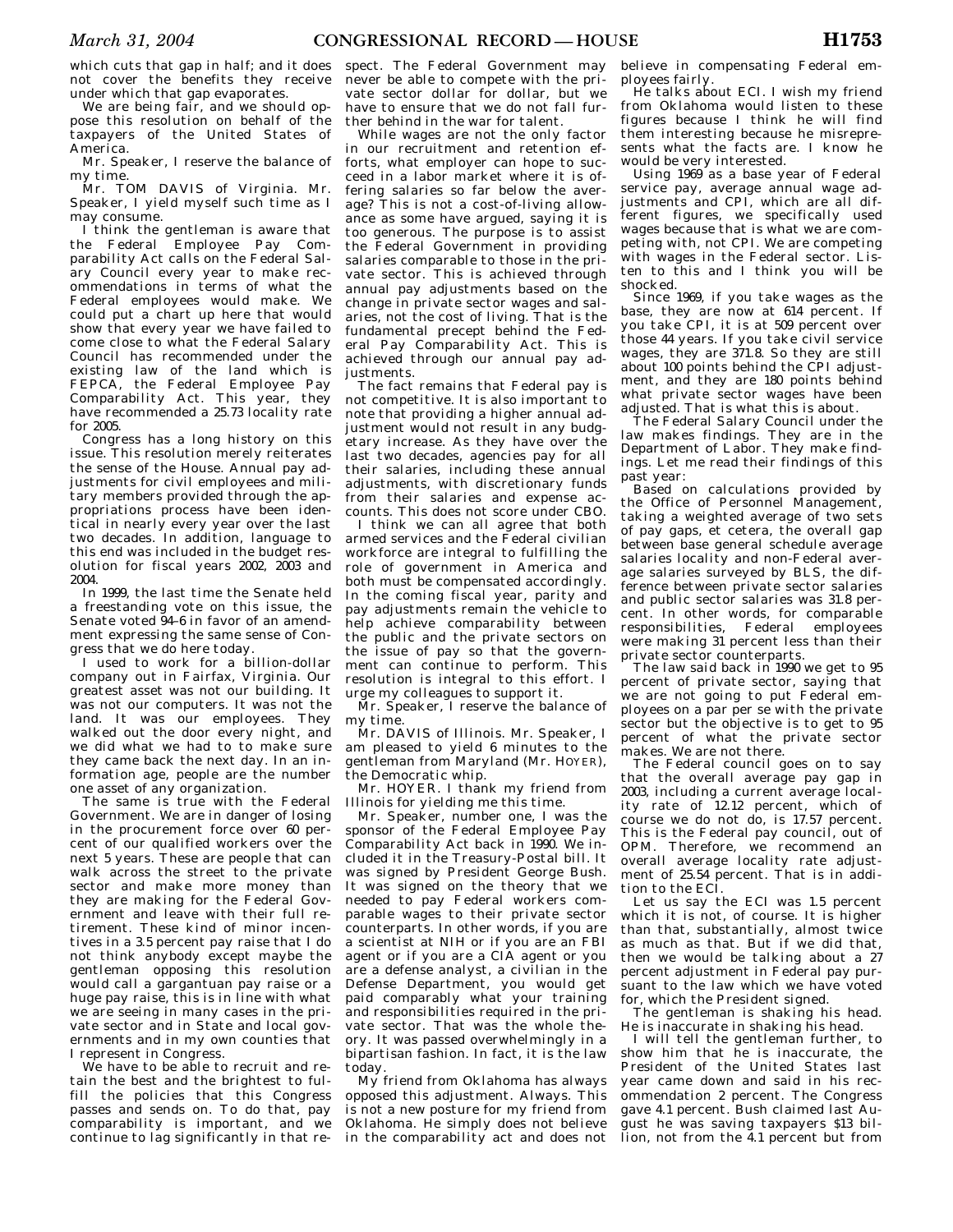the 25 percent. In other words, the President of the United States adopted the premise that the law, in fact, said that the adjustment ought to be \$13 billion additional to what the President recommended.

We are not standing here arguing for that proposition, but we are standing here for the proposition, as this Congress has done 17 out of the last 19 years, saying, look, we know we can't get there, but let us not send a message to those civilian employees arrayed in<br>Afghanistan, civilian employees Afghanistan, civilian employees arrayed in Iraq, civilian employees arrayed in Colombia, at risk, NIH researchers, critically important to the health of this Nation, people working at NASA, let us not send them a message that they are second-rate citizens. Let us pay them comparably with what we want to adjust the military. And we ought to adjust the military. I am for that.

So I ask my friends, follow the law. But you do not have to follow all of the law, because if you followed all of the law we would break the bank. What we have said we are going to do is get to comparability. What we want to do in this resolution is to at least get to fairness. Support the Davis-Wolf-Hoyer resolution.

Mr. ISTOOK. Mr. Speaker, I yield 3 minutes to the gentleman from Indiana (Mr. BUYER).

Mr. BUYER. Mr. Speaker, I disagree with the gentleman from Maryland's characterization of Federal civilian employees as second-rate citizens.

Mr. HOYER. Mr. Speaker, the gentleman is not characterizing me as having said that.

Mr. BUYER. I have the time. Do I have the time?

Mr. HOYER. Personal privilege.

The SPEAKER pro tempore (Mr. LAHOOD). The gentleman from Indiana has the time.

Mr. HOYER. I ask for personal privilege.

The SPEAKER pro tempore. A point of personal privilege is not in order.

The gentleman from Indiana has the time. The gentleman may proceed.

Mr. HOYER. Parliamentary inquiry. The SPEAKER pro tempore. Does the

gentleman from Indiana yield for a parliamentary inquiry?

Mr. BUYER. No, I do not.

The SPEAKER pro tempore. The gentleman from Indiana has the time and may proceed.

## $\Box$  1115

I do not agree with the characterization of Federal civilian employees as second-rate citizens. This should not be an argument about similarities without a difference between the military and the civilian. I just want the gentleman to know I disagree with that.

Today, hundreds of thousands in our Nation proudly serve us around the world in the name of freedom. Unfortunately, some in this body insist that we should not give these uniformed service personnel a raise unless we give

the same raises to everyone else in the Federal Government. I disagree because I know that there is a significant difference in the demands that we place upon those in the Armed Forces and those within the regular Federal workforce.

The pay increases for civilian Federal employees and members of the uniformed services should not be designed primarily to address the ''spending power'' or the ''standard-of-living'' issues that the gentleman from Maryland (Mr. HOYER) had just previously raised. Instead, the amount of such pay increase should be sufficient to support our critical efforts to recruit, retain, and reward quality people effectively and responsibly both in the civilian workforce and the uniformed military services.

Our civilian and military forces work under very different circumstances, and their personnel systems reflect that fact. The military is an up-or-out system, which forces members to exit the force if they are not promoted, whereas the Federal workers can remain at a particular grade level indefinitely.

The matching of military pay and rank and the general schedule grades are for protocol purposes only, not for pay equivalency. The pay systems and underlying personnel systems should not be confused. The fact is that the Federal workers are not fleeing for the private sector. The President's budget makes it a proper distinction between the clear need for the raise of the military pay, which he proposes at 3.5 percent, and a lesser priority of the Federal civilian workers at 1.5 percent.

So over the years that I have been here trying to close the pay gap with regard to the military, it has been very difficult. The gentleman from Maryland (Mr. HOYER) has been a very strong advocate with regard to the civilian pay and increasing that over the years, and I do not want to mischaracterize him.

Mr. HOYER. Mr. Speaker, will the gentleman yield?

Mr. BUYER. I yield to the gentleman from Maryland for clarification.

Mr. HOYER. Mr. Speaker, I thank the gentleman for yielding to me.

I simply wanted to make the point, what I said was treating them disparately implied that they were secondclass citizens. The implication in the gentleman's comments was that he disagreed with the implication that they were second class. There was no implication of that, clearly.

Mr. BUYER. Mr. Speaker, I accept the correction, and I thank the gentleman.

Just the point I want to make to the gentleman from Maryland (Mr. HOYER), I know he is a very strong advocate, along with my other colleague for the Federal civilian workforce. I stand here an advocate of the military, and there is a tremendous pay gap; and every time we try to close that pay gap for the military, it has been hard be-

cause we come here to the floor, in the 12 years I have been here, and he says he agrees with me, but we have got to move the Federal civilian at the same time. And I just want him to know it is very hard.

Mr. TOM DAVIS of Virginia. Mr. Speaker, I yield myself such time as I may consume.

I include in the RECORD a letter addressed to me from Steven Strobridge, who is a colonel, U.S. Air Force, retired, and director of Government Relations for the Military Officers Association of America, supporting this.

MILITARY OFFICERS ASSOCIATION

OF AMERICA, *Washington, DC, March 30, 2004.* 

Hon. TOM DAVIS,

*Chairman, Committee on Government Reform, House of Representatives, Washington, DC.* 

DEAR MR. CHAIRMAN: On behalf of the nearly 380,000 members of the Military Officers Association of America (MOAA), I am writing to express MOAA's support of the principle of pay raise parity for the federal civilian workforce.

Pay comparability with private sector workers is a fundamental statutory requirement for both federal civilians and the uniformed services. To the extent such comparability is not sustained over time, our government will not be able to attract and retain the kinds and numbers of personnel it needs for a professional, highly qualified career work force.

Improved military pay raises in recent years have been aimed at restoring longterm comparability with private sector pay after decades of military pay caps. Those in the federal civilian workforce also have had their raises capped below comparability for many years.

Improved military pay raises in recent years have been aimed at restori8ng longterm comparability with private sector pay after decades of military pay caps. Those in the federal civilian workforce also have had their raises capped below comparability for many years.

While MOAA would not presume to recommend a particular civilian pay standard for the long term, we believe the resolution you propose, along with Representatives Wolf and Hoyer, represents a reasonable step in the right direction, given the well-documented years of federal pay raise caps.

Sincerely,

STEVEN P. STROBRIDGE, *Colonel, USAF (Ret),* 

*Director, Government Relations.* 

Mr. Speaker, I yield 2 minutes to the gentleman from Oklahoma (Mr. COLE), a strong advocate for military and Federal employees.

Mr. COLE. Mr. Speaker, I thank the gentleman from Virginia for yielding me this time.

I rise in support of H. Res. 581, not simply because I have the great honor to represent 15,000 civilian employees at Tinker Air Force Base and 6,000 at Ft. Sill Army Post and thousands of others throughout the district; not just because my own father, who had a distinguished 20-year career in the United States Air Force, followed that with, I think, an equally distinguished 20-year career as a civilian employee at Tinker Air Force Base, but because I think H. Res. 581 expresses equity, good management, smart personnel policy, and, frankly, is also an asset to our national defense.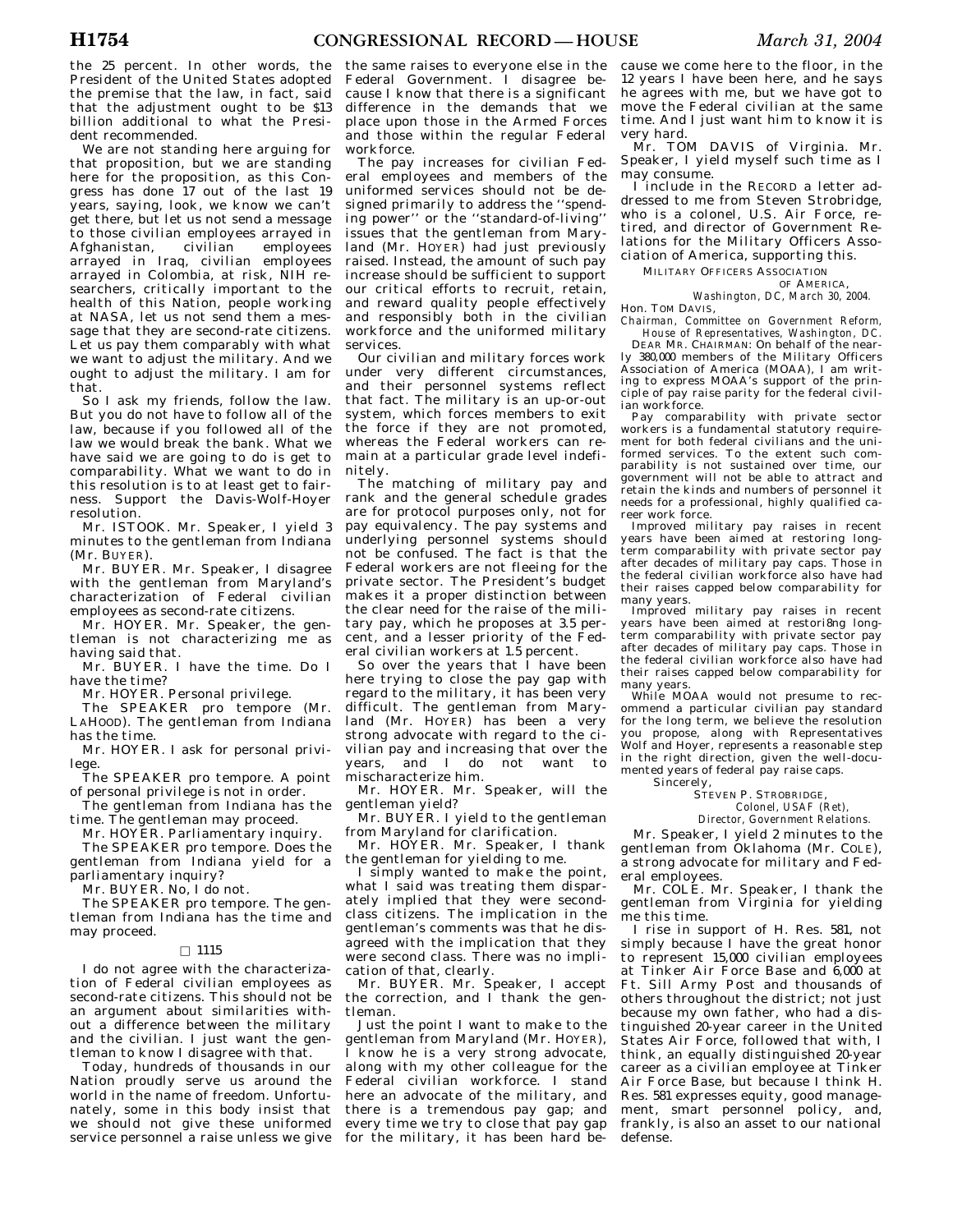Opponents of the idea of equal pay for military and civilian personnel quite often point to the inflation issue as something that they focus on. Frankly, I think the real question is the 32 percent wage gap between private sector and public sector employees, something that this House and this government has historically tried to address over time. I think we should continue on that path.

I also think it is of the utmost importance that we retain qualified personnel in Federal civilian service. Over 50 percent of that workforce is now within 5 years of retirement at Tinker Air Force Base. It is an extraordinarily skilled force. It needs to be encouraged; and, frankly, we need to have the incentives to recruit equally qualified people in the future.

I think in the end, Mr. Speaker, this is simply a matter of good policy. I have good friends on both sides of this issue. I think the motives are very good, but the reality is we know we need a first-rate military. We know we need to pay for that. We need a firstrate civilian personnel force to back them up when we are in conflict and, frankly, when we are not. So I am very proud to support this particular resolution.

Mr. DAVIS of Illinois. Mr. Speaker, I yield 3 minutes to the gentleman from Virginia (Mr. MORAN).

Mr. TOM DAVIS of Virginia. Mr. Speaker, I yield 1 minute to the gentleman from Virginia (Mr. MORAN).

Mr. MORAN of Virginia. Mr. Speaker, I thank the gentleman from Illinois (Mr. DAVIS) for his previous statement, as well as the gentleman from Virginia (Mr. TOM DAVIS) for his statement and his initiative in introducing this with the gentleman from Virginia (Mr. WOLF), and I thank the gentleman from Maryland (Mr. HOYER).

Mr. HOYER. Mr. Speaker, will the gentleman yield?

Mr. MORAN of Virginia. I yield to the gentleman from Maryland.

Mr. HOYER. Mr. Speaker, I also want to congratulate the gentleman from Virginia (Mr. MORAN) for his extraordinary leadership in the Committee on the Budget which has led to the 3 past years of this very provision being included in the budget.

Mr. MORAN of Virginia. Mr. Speaker, I thank my friend and the leader of our caucus for his statement.

This is a very important issue, not just to those who represent large numbers of Federal employees but to the entire American people. We are talking about adequately compensating those who serve, who serve all of the interests of all of the American public.

At no time when we introduced this resolution or in the budget resolution have we ever suggested that the military should only get their pay increase if civilians get their pay increase. That is a total mischaracterization by the gentleman from Indiana (Mr. BUYER). That is not the case. But we do want to make the case that there are a great

many civilian employees serving their country in a dedicated, brave way as well.

Just a couple of weeks ago, two DOD civilian employees were killed in what the Coalition Provisional Authority in Baghdad called ''a targeted act of terrorism.'' There were hundreds of Federal civilian employees killed in a targeted act of terrorism in Oklahoma. The FBI, the CIA, the whole Department of Homeland Security, we can raise up the stature of people who are willing to put their lives on the line; but we can also point to all those clerks and managers and accountants and all the people who make the government run.

It is so easy to take it for granted because we have always had the most professional civil service with the highest integrity of any civil service in the world, and we take it for granted. But we are not going to be able to if we do not act responsibly here.

Health insurance premiums have been going up by double digits for the last several years. If we restrict Federal civilian employees to 11⁄2 percent, their take-home pay is likely to be even less than it was last year.

We heard from the assistant secretary for Army Acquisitions. This is not a function that clearly should be contracted out. Army Acquisitions. He told us about the fact that in the last 10 years, the number of civilian employees working for the Army has declined from  $100,000$  to  $50,000$ ; and they have doubled their workload. They have twice as much work to do. But he shared with us his very deep concern, his very deep concern, that over the next 2 years half of that workforce is eligible for retirement. What happens then? These are dedicated professional employees.

This is a very important issue for all the people of this country. We as the people that the executive branch works for, we make the laws. We tell them what their priorities are. And the American people, who depend upon them for all their Social Security checks, their Medicare benefits, all of the various programs that have an enormous, profound impact on their lives, these people have to know that they are appreciated, they are respected. And how do we do that? More than words. We have to do that by giving them the level of compensation they are entitled to. That is what this is about. It is not a matter of talking the talk. We walk the walk by showing them that we appreciate what they do day in and day out.

I appreciate the gentleman for introducing this resolution, and let us get it passed.

Mr. ISTOOK. Mr. Speaker, I yield myself 15 seconds.

I include in the RECORD a copy of the letter from the Executive Office of the President of the Office of Management and Budget in opposition to this resolution.

We hear people say, well, we have Federal civil service workers that go in harm's way. The vast majority do not. But for those who do, what we have to do is avoid this across-the-board increase that consumes \$2.2 billion so that we can target the extra assistance where it is needed.

OFFICE OF MANAGEMENT AND BUDGET

*Washington, DC, March 30, 2004.*  Hon. DENNIS HASTERT,

*Speaker, House of Representatives, Washington, DC.* 

DEAR MR. SPEAKER: As the House of Representatives begins consideration of a resolution on Federal pay policy, I strongly urge the House to support the Federal employee pay policy reflected in the President's FY 2005 Budget. The Administration believes this approach, rather than the one reflected in the proposed resolution, is the most effective way to achieve the desired result: to recruit, retain, and reward quality employees.

The President's Budget proposes to increase compensation for civilian employees by 2 percent, or by over \$2 billion, targeted to address specific needs and opportunities. The proposal includes: a 1.5 percent acrossthe-board pay increase to maintain civilian employee buying power; \$200 million spread across the agency budgets for use in addressing specific recruitment and retention needs; and, \$300 million for the Human Capital Performance Fund, which agencies can use to reward their highest performing employees. The resolution under consideration would instead support the same across-the-board increases for civilian workers that the President has proposed for military personnel.

The Administration strongly supports the proposed resolution's goal of providing sufficient compensation for civilian and military employees to support our critical efforts to recruit, retain, and reward quality employees effectively and responsibly. The Administration, however, does not believe that providing the same across-the-board increases for civilian workers that the President proposes for military personnel will help us achieve this goal.

If added to the President's proposal for \$2 billion in pay increases for civilian employees, the additional cost of providing every civilian employee with the identical acrossthe-board raise proposed for the military would be about \$2.2 billion. Because Congress cannot provide this funding without exceeding budget limits or shifting money away from higher priorities, this increase essentially acts as an "unfunded mandate" that tially acts as an "unfunded mandate" agencies must cover within existing funds.

Federal civilian employees have enjoyed cumulative annual pay increases of 45.1 percent since 1993. For the last five years, Federal employees have received raises that exceed overall private sector wage growth. State governments, by contrast, have provided smaller increases for their employees when faced with similar resource constraints. In the past four years, many States have frozen pay completely at various points in time, and we are not aware of any State that in 2004 gave its workers as large an across-the-board raise as is being proposed

for Federal workers this year. In addition, Federal employees receive other types of pay increases. In 2005, we estimate the value of within grade and quality step increases as 1.3 percent, the value of promotions as 1.2 percent, and the value of cash awards as 1.3 percent of civilian payroll. While not everyone will receive these increases, with the 3.5 percent across-the-board pay increase that the proposed resolution supports, overall Federal employee compensation in 2005 would increase by about \$5 billion.

Federal employee benefits are also increasingly more attractive relative to those available in the private sector. These include a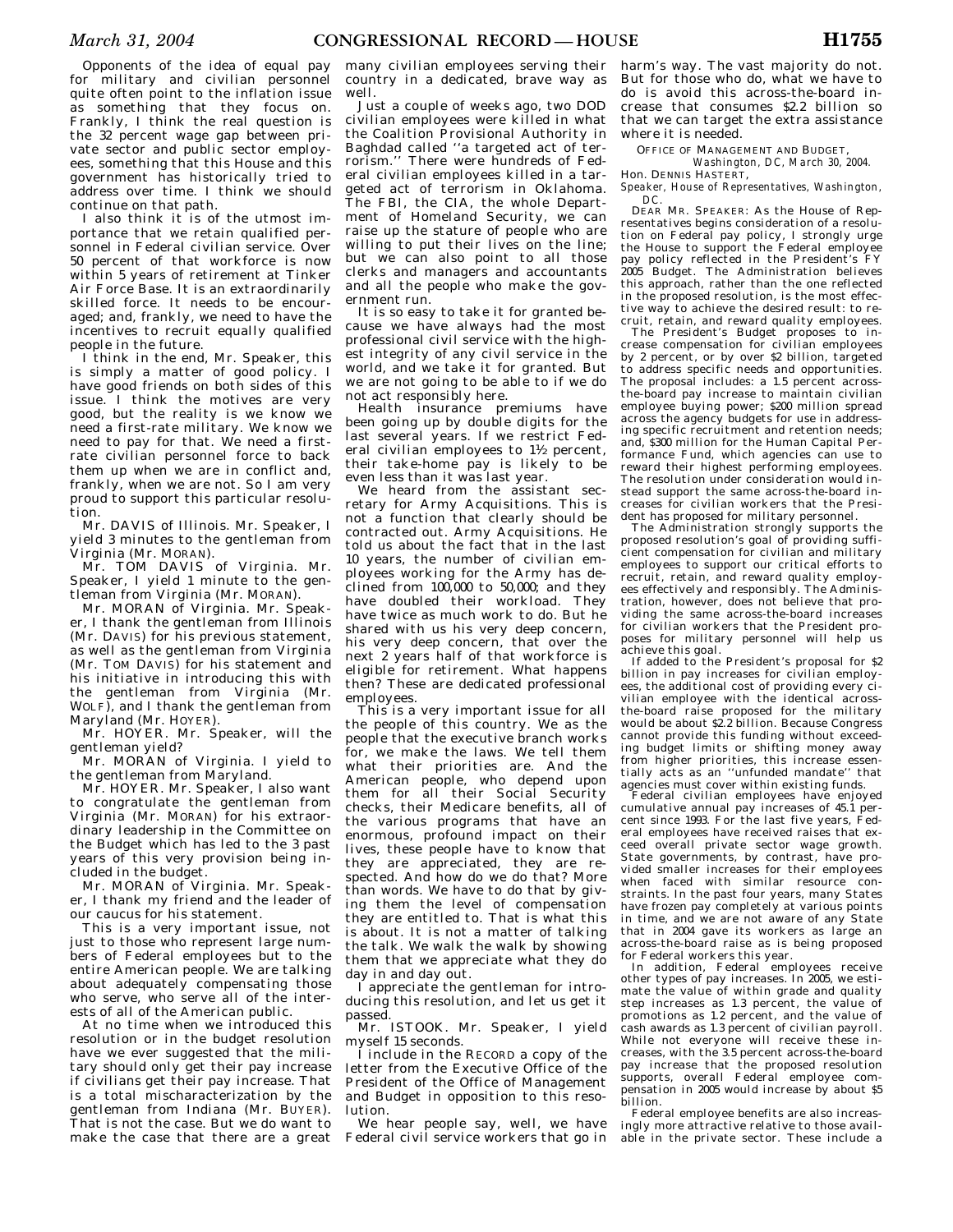defined benefit annuity and lifetime health benefits for as little as five years of service, as well as transit subsidies, long-term care insurance, preferential tax treatment of health insurance premiums, and flexible spending accounts for dependent and healthcare expenses. The Federal civilian benefits package increasingly stands out as one of the most comprehensive available anywhere.

Both civilian and military employees perform crucial functions on behalf of the American public. The Administration believes, however, that giving every civilian employee the identical raise proposed for the military does not support the goal of providing compensation to effectively and responsibly recruit, retain, and reward quality employees. Advocates for providing identical pay raises to civilian and military employees cite recruitment and retention problems, but we have no evidence that the Federal Government has widespread recruitment and retention problems. With respect to retention, the voluntary attrition rate is at a near historic low of 1.6 percent. Only in relatively few occupations are recruitment and retention problems an issue, and President's pay policy gives agencies the tools and resources to address these concerns.

The President's pay proposal provides suf-ficient pay not only to recruit and retain needed workers, but also to reward the government's highest performing employees. The Administration is implementing better agency performance appraisal systems that will be able to distinguish superior performance. Such systems will enable agencies to reward employees with funds from the Human Capital Performance Fund. These incentives will produce improved performance and results for the American people.

Our civilian and military employees are vital to the success of the Federal government in meeting its commitments to the American people. Federal workers should be rewarded with a pay policy that most effectively recruits, retains, and rewards quality employees. The Administration believes the pay policy included in the FY 2005 Budget supports those goals. While we recognize that the proposed Sense of the House resolution has no binding effect on either the budget or appropriations processes, we urge Members to oppose the resolution.

Sincerely,

#### JOSHUA B. BOLTEN, *Director.*

Mr. Speaker, I yield 3 minutes to the gentleman from California (Mr. HUNTER), the chairman of the Committee on Armed Services.

Mr. HUNTER. Mr. Speaker, I thank the gentleman for yielding me this time.

I reluctantly rise to oppose this measure. I know the gentleman from Virginia (Mr. TOM DAVIS), the author of the resolution, is one of the great advocates, as are many of the Members who have spoken, of our folks who are in civil service who support not only lots of domestic operations but also military operations, and I appreciate his advocacy for these great Americans.

And I also appreciate the gentleman from Virginia (Mr. WOLF), the cosponsor, perhaps a guy that I feel is to some degree the conscience of this body and a great leader of this civil service constituency in his district, and also all the other Members who have spoken on behalf of the resolution.

The problem I have with the resolution is this: we have a limited amount

of money to operate national defense with this year; and, according to CBO, we are some \$30 billion a year behind in modernization. That means new equipment for our forces. That means replacing those 18-year-old helicopters and those 15-year-old fighter aircraft and making up that 8 to \$10 billion shortfall in munitions. And we pledged this year, and I pledged, to try to make sure that we shape the defense budget this year in such a way that we try to shift as much as \$2 billion into the theater, into the fighting theater where our soldiers and Marines are right now fighting against a very deadly enemy in the theaters in Iraq and Afghanistan.

And that means coming up with extra money for force protection; that means armor for vehicles; new sensor capability to be able to see the battlefield, tell where the enemy is at, and work surgically against him; and also munitions, which are in short supply. We need to recharge our munitions stockpiles because we have expended a great many of them.

For that reason, I hate to see that, if this action is followed by an appropriations shift that takes money from the operational military, and we have calculated roughly \$1 billion would come from the operational military, to move it over to accommodate the pay increases above the President's proposal, that means we take \$1 billion away from the accounts that do fund the force protection and the munitions and the extra surveillance and sensor capability that we are trying to direct and focus in the Afghan and Iraq battlefields this year. So for that reason, I reluctantly oppose this very well-intentioned motion. I think we need to focus on the task at hand. The emergency at hand is this shooting war that we are in right now.

Mr. DAVIS of Illinois. Mr. Speaker, I yield 31⁄2 minutes to the gentlewoman from the District of Columbia (Ms. NORTON).

## $\Box$  1130

Ms. NORTON. Mr. Speaker, I thank the gentleman for yielding me time, and  $\overline{I}$  thank my good friend, the gentleman from Virginia (Mr. TOM DAVIS), and my other colleagues who have exercised leadership on this resolution.

This is an unusual procedure, because we are facing an unprecedented denial. In war and peace, there has always been pay parity. This is not the time to set up invidious comparisons between people who do the same kind of jobs, sometimes on the home front, sometimes overseas.

It has never been considered a reflection on the military for there to be pay parity, and we ought not inject that into this debate now. We take nothing from their sacrifice now, as we have taken none in the past. We know we have a volunteer army. We know most of our troops are support troops. We know that almost all of them do the same things that we do in civilian life. There are very few, in fact, in combat.

This is no time to break with pay parity, because if you think this will be remembered as the era of war, I tell you, this will always be remembered as the era of homeland security. This will be remembered as the era when we in fact called Federal employees to do what they have never had to do before, and that is to protect the homeland. The homeland is not being protected by the military. The homeland is being protected by civil servants here during alerts, by civil servants who in fact are taking care to see that we are not at risk right here. The last thing we need to do is to tell them that we are going to break pay parity, right when we expect more from them, right when we are counting on them to save us from risks that none of us know about today.

Indeed, these employees are being asked to do much more. The great bulk of them who are in DOD and Homeland Security are having their lives turned upside down with all kinds of systems being proposed that are revolutionary in the way you would pay them, evaluate them, involve them in collective bargaining; and now we want to say we are going to deny you, as well, as the pay parity you were entitled to when none of this was going on.

You want to do comparisons between Federal workers and the private sector? I do not think you want to go there. That has been one of the most controversial issues for decades, and we are still not at pay comparability. Indeed, for many years Federal service has been uncompetitive.

Young people for many years now have been going far more into the private sector than the Federal sector, and the quality of the Federal workforce is going to suffer for it. Both the House and Senate have had hearings and joint hearings on, of all things, recruitment and retention in the Federal civil service, because half of these folks could go out the door tomorrow or shortly after tomorrow.

They are greatly unappreciated as it is. Do not make it worse. Do not break the precedent of pay parity right when we are asking more from civilian employees of the civil service.

Mr. TOM DAVIS of Virginia. Mr. Speaker, I yield myself such time as I may consume.

We have heard discussions about how the vast majority of Federal employees do not go in harm's way. Let me make a comparison.

The gentlewoman from the District of Columbia (Ms. NORTON) has just raised an important point, and that is in the war on terrorism and protecting the homeland we are relying on our Federal employee workforce, and many of these people were drafted into this.

We look at the Oklahoma City bombings in my friend's home State, over 100 Federal employees died just for being Federal employees and for being there as a symbol of this government, their lives involuntarily on the line, dying for this country.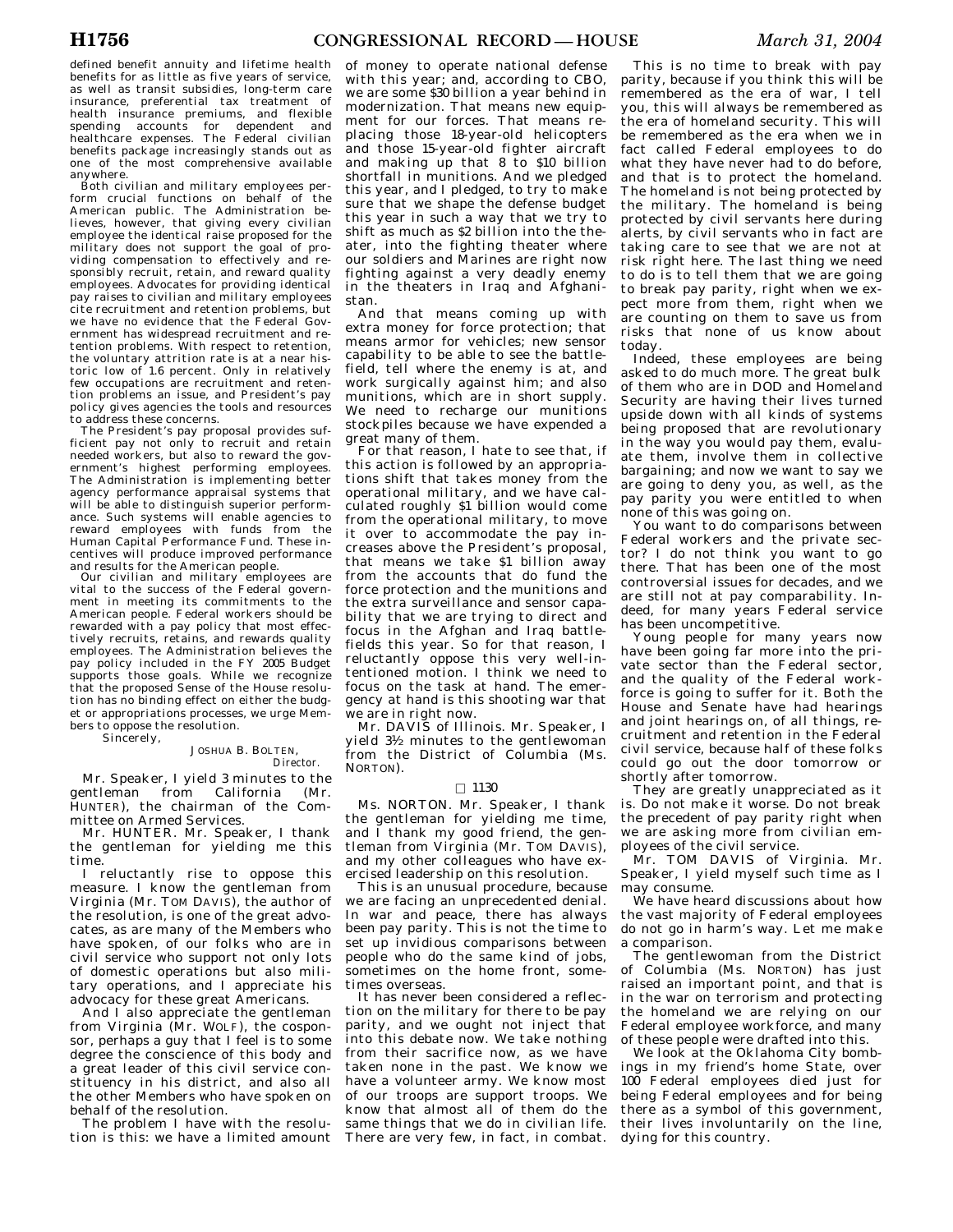Officer Johnny Spann was killed in an Afghan prison uprising on November 25, 2001, the first American combat death in Afghanistan, a Federal civilian employee, a CIA employee.

Inspector Tom Murray, a 31-year veteran of the Customs Service, died from toxic fume inhalation during an inspection of the hold of a vessel at the Port of Gramercy in Louisiana in October of 2001.

Twenty-three firefighters died in wildland fire-fighting incidents in 2002, primarily in California and Colorado, where the fire season was especially severe. These account for almost a quarter of the on-duty deaths of firefighters in 2002, Federal employees.

Who are our Federal employees? Hundreds of Federal firefighters spent weeks without pause, working day and night to quell the multiple wildfires that consumed much of Southern California.

Coast Guard Chief Kevin Concepcion directed the safe and orderly seaborne evacuation of 70,000 confused and frightened people from Lower Manhattan amidst the chaos of the September 11 attacks.

FBI agents William Fleming and Ben Herren brought to justice two of the men responsible for the infamous 1963 bombing of an African American church in Birmingham, Alabama, 40 years after they committed the crime.

Dozens of foreign service officers have returned to the embassies in Nairobi and Kenya after bombs demolished the embassy buildings in 1998, killing and wounding dozens of embassy officials.

Employees from the Federal Highway Administration, the Social Security Administration, HUD, DEA, Agriculture, Secret Service, all of these died in the Oklahoma City bombings in April of 1995.

Three-and-one-half percent. Over 20 percent under what the Federal Salary Council recommended to the President Federal employees ought to get this year.

Mr. Speaker, I urge Members to support this resolution.

Mr. Speaker, I reserve the balance of my time.

Mr. ISTOOK. Mr. Speaker, I yield myself such time as I may consume.

Mr. Speaker, were we to adopt this policy of across-the-board raises, we would prevent the ability to prioritize for those people who actually put their lives at risk and put themselves in harm's way. I have worked in local government, I have worked in State government, I have worked in the Federal Government. Typically we make a distinction between people, whether they are police, whether they are fire, whether they are law enforcement. whether they are in the military. We make a distinction between those who put themselves in harm's way when we consider what we need to do in employment.

But if all the resources are consumed on saying, no, we have got to give ev-

erybody an across-the-board increase, then we cannot target our efforts towards those people who do put themselves in harm's way. That is what the President's proposal seeks to do, have an adequate across-the-board cost-ofliving increase, so that you therefore retain the resources to target the additional assistance where it is most justified. This resolution wipes out that approach. This resolution says, no, somebody that works at a desk, and maybe doing a very important job at that desk, has to be given the same increase as someone who puts their life in harm's way. That is a wrong approach.

The people that we have a challenge retaining are those who do put their lives in harm's way. But across-theboard, they virtually never had as little a retention problem as they do now in the Federal Government. A 1.6 percent attrition rate. That is it.

This is not a matter of keeping the Federal employees in general. This is a matter of conserving the resources so that we can target them, as the President's budget proposal wants to do, to where it is most needed.

I wanted to cite from the letter that the White House sent over: ''If added to the President's proposal for \$2 billion in pay increases for civilian employees, the additional cost of providing every civilian employee with the identical across-the-board raise proposed for the military would be about \$2.2 billion dollars. Because Congress cannot provide this funding without exceeding budget limits or shifting money away from higher priorities, this increase essentially acts as an unfunded mandate.''

The letter goes on to state: ''The President's proposal is for targeting resources to where it is most needed, rather than taking this across-theboard approach that prevents us from making sure that we retain the people who have the specialties that are in highest demand and for whom we must compete with the private sector.''

This is a sop to people who wanted to treat everyone the same because perhaps they are part of the same employee organization. That is not what we need to do.

We go to great measures to protect Federal employees. As the Representative of most of Oklahoma City, come out and see the new Federal building that is being dedicated in about a month's time and look at the extraordinary security measures that we have put into place to protect our Federal civilian workforce, because we know their value, we know their importance. But that does not mean that we treat everyone as though they were putting their lives in harm's way and, therefore, undercut what we do to keep the good people that do put their lives in harm's way on behalf of the citizens of this country.

We do not have the extra \$2 billion for the across-the-board increase this resolution seeks to do. We have got enough problems with the deficit already.

I ask people to oppose this resolution.

Mr. Speaker, I reserve the balance of my time.

Mr. TOM DAVIS of Virginia. Mr. Speaker, I yield myself 2 minutes.

Mr. Speaker, let me assure the gentleman, and maybe I can talk him into supporting this resolution when I ask him to read it here, the language of the resolution itself makes it clear this is not across the board. It says: ''Compensation for civilian employees and members of the uniform services must be sufficient to support our critical efforts to recruit, retain and reward quality people in government service, and to help achieve this objective, compensation for civilian employees should be adjusted at the same time and at the same proportion as our rates of compensation for members of the uniform services.''

Nothing in there mandates acrossthe-board. This language, in fact, was changed from previous years to accommodate some of OMB's concerns.

But I have got to tell you, where I get the most concerned is that last year on this floor I put an amendment on this floor to add \$500 million for a Human Capital Compensation Fund so we could give out bonuses and award people on the basis of merit, and the gentleman's subcommittee did not fund it.

Mr. ISTOOK. Mr. Speaker, will the gentleman yield?

Mr. TOM DAVIS of Virginia. I am happy to yield to the gentleman from Oklahoma.

Mr. ISTOOK. Mr. Speaker, is the gentleman aware that we did not have the money to fund it because the very across-the-board language that you propose today had already been put in and soaked up the money?

Mr. TOM DAVIS of Virginia. Mr. Speaker, reclaiming my time, no, I am not aware of that.

Mr. HOYER. Mr. Speaker, will the gentleman yield?

Mr. TOM DAVIS of Virginia. I am happy to yield to the gentleman from Maryland.

Mr. HOYER. Mr. Speaker, with all due respect to the chairman of my committee, Mr. Chairman, that is inaccurate. It is inaccurate, because, as you know, you did not fund that in subcommittee. In subcommittee, the provision to which you refer had not been added.

So you are inaccurate. You had the money available. And, by the way, as you know, I supported that \$500 million so that we could give additional compensation above and beyond what the law requires. The law.

This is not some speculation. The law requires that we give special compensation to high performers. I agree with that premise, as does the gentleman from Virginia (Mr. TOM DAVIS). Mr. TOM DAVIS of Virginia. Mr. Speaker, reclaiming my time, as the

gentleman is aware, this authorization was authorized by the full House in an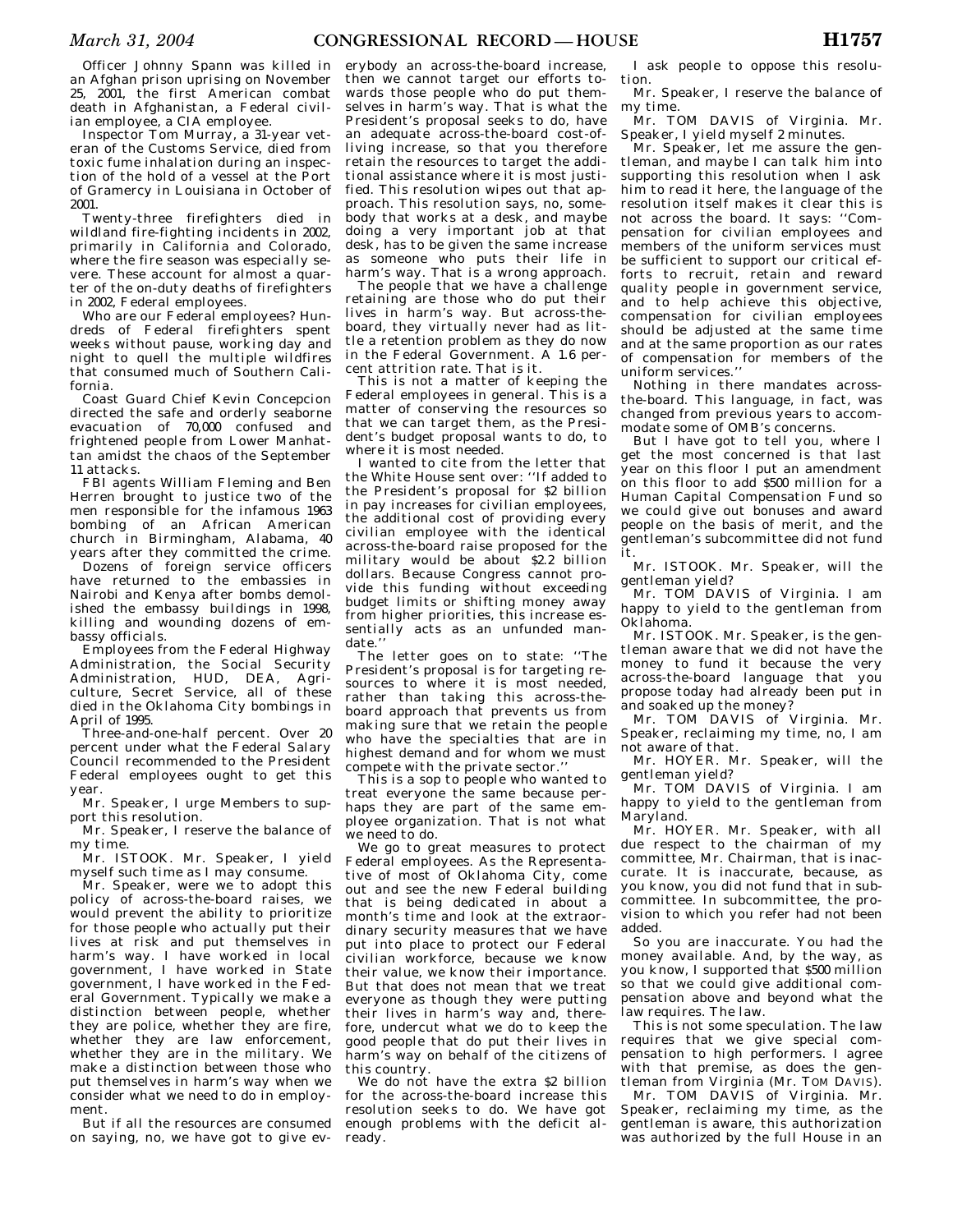up-or-down vote. Unfortunately, we called on the appropriators to fund it, the money was there, as the gentleman noted, earlier on before the additional money was appropriated; and it still was not funded. So it is easy to talk one way, but we have to look at consistency and action.

All we are asking the House to do today is do what we did last year, the year before, the year before, what the Senate did in their budget resolution. This is 20 percent below what the Federal Salary Council has recommended this year.

Mr. Speaker, I reserve the balance of my time.

Mr. DAVIS of Illinois. Mr. Speaker, it is my pleasure to yield 4 minutes to the gentleman from California (Mr. WAXMAN), the ranking member of the Committee on Government Reform.

Mr. WAXMAN. Mr. Speaker, I thank the gentleman for yielding me time.

Mr. Speaker, I am pleased to be an original cosponsor of this resolution. However, it is regrettable that this resolution even needs to be offered. In my opinion, it should be a well-settled principle that Federal civilian employees will receive the same annual pay raise as military personnel. Unfortunately, we are faced with an administration that does not appreciate the importance of the Federal workforce.

We have seen countless examples of Federal employees coming under attack from this administration. Over the past 2 years, 800,000 civilian employees at the Departments of Homeland Security and Defense have seen the revocation of their collective bargaining rights, due process rights and appeal rights. We have seen an ideologically driven campaign to privatize Federal jobs.

This administration wants to use arbitrary numerical goals for converting Federal jobs; and when there are competitions between Federal employees and the private sector, the administration wants employees to compete with one arm tied behind their backs.

Now we see the continuation of efforts to shortchange Federal employees. In this year's budget, the President has proposed giving civilian employees a 1.5 percent raise, less than half, less than half the raise that military personnel will receive. That is unfair to the hard-working Federal workers who make personal and financial sacrifices to serve their country.

## $\Box$  1145

Much has been made of the enormous sacrifices of the military personnel serving in Iraq and Afghanistan. These brave men and women deserve our deepest gratitude. However, we should not forget that civilian employees at the Defense Department and other agencies are playing an instrumental role in supporting both the war effort abroad and the war on terrorism at home.

Ironically, while the administration cannot seem to find enough money to

give raises to civilian employees, it has no problem awarding financial bonuses to its political appointees. In some agencies, the average bonus to political employees has exceeded \$11,000. That is outrageous.

Now, we have heard this is a matter of priorities. The priority for this administration is to give tax cuts to billionaires, not to adequately pay for civilian employees of the Federal Government.

I am pleased to be part of a bipartisan coalition of Members who value the contributions of Federal civil servants and believe they should not be treated as second-class employees. I strongly urge my colleagues to support this resolution. It is the only fair thing to do to keep faith with those who are working for us and deserve a pay raise and should not be excluded because of priorities for billionaires getting tax cuts while our civilian employees do not get the parity that they deserve.

Mr. ISTOOK. Mr. Speaker, I yield myself such time as I may consume.

Mr. Speaker, we had some interesting discussion about, well, why have we not gone to this system of saying let us reward people based upon their performance. Let us target, let us target funds, as the President wants to do. And the gentleman asked, well, why was it not done in the appropriations bill last year?

That program has not been created. There is no program to fund. We could not put it in the subcommittee mark. The gentleman from Virginia chairs the committee that has the ability to bring the legislation to the floor, to promote what the President wants to do. Let us not undercut.

If the gentleman agrees it is a good idea, I agree it is a good idea, if the gentleman from Virginia (Mr.TOM DAVIS) agrees it is a good idea, and certainly the White House promotes it, then instead of doing this one-size-fitsall across the board, why do we not support the President's proposal and bring that Human Capital Performance Fund, that is what he calls it, why do we not bring that legislation to the floor? But, for goodness sakes, do not pass this resolution soaking up the resources that would have to go to pay for performance.

The ball is in the court of the committee of the gentleman from Virginia. I know he is sympathetic toward the President's approach, but I am sure he would not want to adopt a resolution that defeats his ability to move the Federal Government to be more responsible, to say, we know that not all employees perform equally, not all are placing themselves in the same level of risk as others are, and we ought to be able to make distinctions.

Do the cost-of-living adjustment, the 1.5 percent that is proposed, that is already in the budget, but do not pass this resolution to take away the ability of pay for performance. Do not say that just because we have retention problems in the military and they are

so poorly underfunded that, therefore, we have to do the same for the Federal civil service.

The Federal civil service, in the last 7 years, for every dollar increase in the cost of living, has already gotten \$1.66 in increases, faster than anybody else. It is time to have a year where we say, let us hold back. Let us only do the cost of living adjustments, but, at the same time, put the pay for performance in place.

We do not need this. The turnover rate for Federal employees is at virtually an all-time low. There are spots where we need to be able to keep people with specific skill sets, and the President's proposal would let us address those. But we do not do it by giving a pay raise to the people that we do not have a problem retaining and then not be able to retain the people that do have the special skills.

Do not pass this resolution. Do not try to handcuff us and prevent us from reforming the Federal civil service process. We are being more than fair with the 1.5 percent. We do not need to go overboard.

Mr. Speaker, I reserve the balance of my time.

Mr. DAVIS of Illinois. Mr. Speaker, I yield myself the remaining time.

Mr. TOM DAVIS of Virginia. Mr. Speaker, I yield 1 minute to the gentleman from Illinois (Mr. DAVIS).

Mr. DAVIS of Illinois. Mr. Speaker, I want to thank the gentleman from Virginia for yielding me the time, as well as for his leadership on this issue.

Mr. Speaker, the concepts of equality, equal justice, equal opportunity, and equal pay have undergirded and guided the development of this Nation. One of the things that Americans have always been able to think ahead for is the idea that they are going to be treated equally, they are going to be treated fairly, and they are going to be compensated justly. We are simply talking about fair compensation. We are talking about the fact that we have an aging workforce in the civilian sector.

Recruitment is not as easy as one might think. Individuals are about to retire in large numbers, and there is a great deal of concern about our human capital, individuals to carry on the work of this great Nation.

So, again, I commend and compliment the gentleman from Virginia (Mr. TOM DAVIS) for initiating this resolution, I urge its strong passage, and suggest that it is not a slight in any way. We do not undervalue the importance of our military, but equally important are those in the civilian sector. Mr. Speaker, I yield back the balance

of my time.

Mr. TOM DAVIS of Virginia. Mr. Speaker, I yield myself 1 minute, and then allow the gentleman from Oklahoma (Mr. ISTOOK) to respond and close, and then I will make a very brief closure.

I think it is important to note again that this resolution does not mandate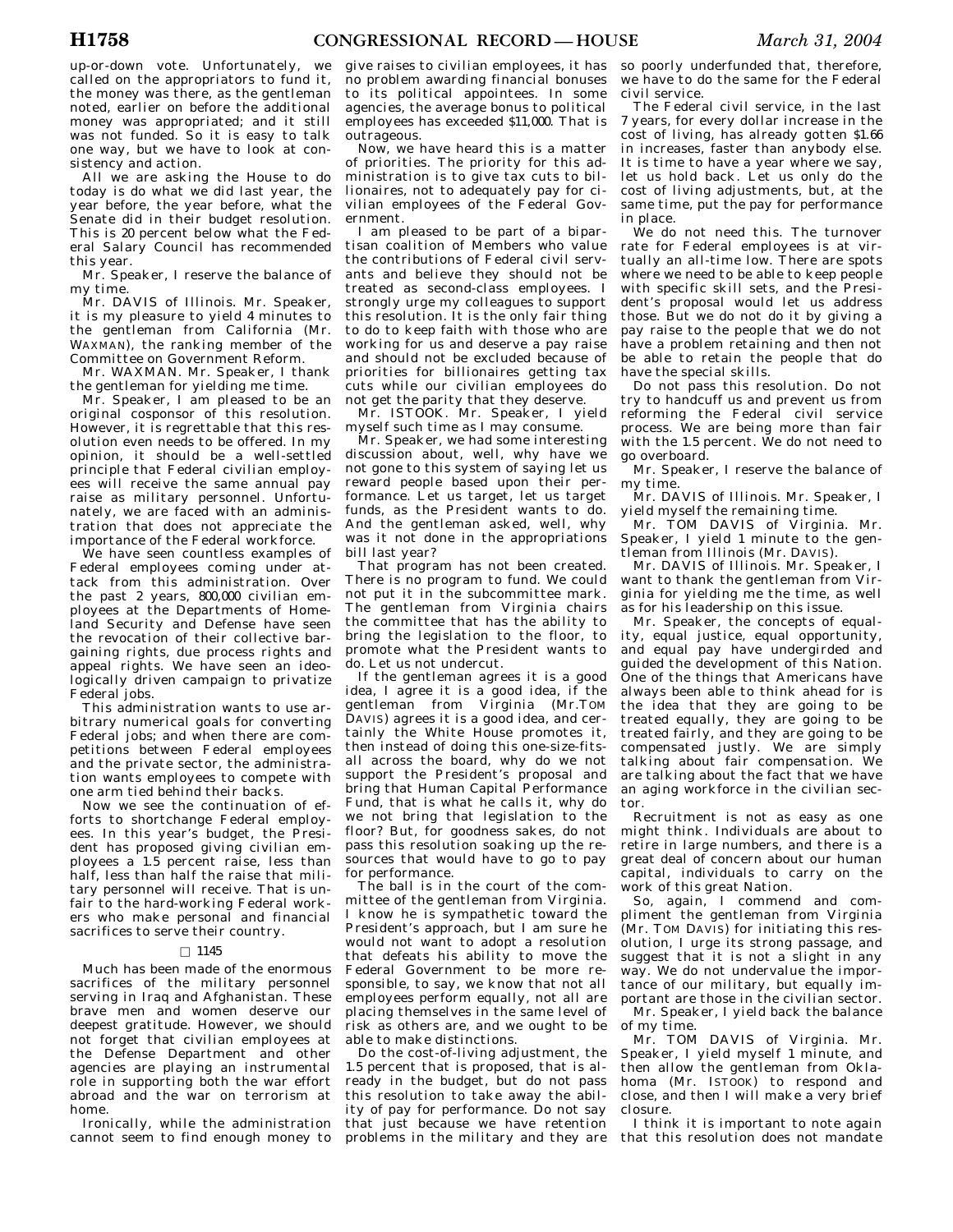across the board. We took any language here that mandates that out. In fact, we have agencies right now where pay for performance is the rule. They are working under it at DHS. DOD passed a performance review last year. The IRS and FAA already have those provisions of pay for performance in there. Before this last Congress, GAO came and asked for it. They have it. These are agencies that our committee and other committees in the House, working together, are already working to pay for performance.

But if we do not pass this legislation, there can be no pay for performance. There will be no pay for performance without pay comparability. Otherwise, they do not even get the 1.5 percent, Federal employees. So this is a natural precursor to get what the gentleman from Oklahoma, what the administration, and what we all want. This has got to be there first.

So I think maybe we have a chickenand-the-egg situation, but we have to have the money, I say to my friend from Oklahoma, before we can do the other kinds of things. And we took the mandatory, across-the-board language out of this resolution exactly for that purpose: to give us all an opportunity to work together, to give Federal employees pay comparability, but to do it in an appropriate fashion.

Mr. Speaker, I reserve the balance of my time.

Mr. ISTOOK. Mr. Speaker, I yield myself the balance of my time.

Mr. Speaker, I do not think that people should vote for this resolution based upon someone's claim that, well, it really does not do anything, because the language, the very last phrase, makes it clear that it calls for the compensation for the civilian employees of the United States to be adjusted at the same time and in the same proportion as the rates of compensation for members of the Armed Forces. If the Armed Forces, as is proposed and as we know is going to happen, get 3.5 percent, then the Federal civil service would have to get 3.5 percent as well, rather than the 1.5 percent that is proposed.

Again, this has been looked at by the Office of Management and Budget, and I quote once more from their record about what this would cost. They say, ''It would be about \$2.2 billion, and because Congress cannot provide this funding without exceeding budget limits or shifting money away from higher priorities, this increase essentially acts as an unfunded mandate that agencies must cover.''

We are talking about a vote to spend an extra \$2.2 billion. That is what we are here about this morning. We are here because some people in the House insist that that ought to be the case, and they want to use this vote to leverage the appropriations process and everything else.

But the taxpayers are looking over our shoulders. They know that the Federal workers have gotten twice the cost

of living over the last 4 years, and they have not. Federal workers have had their pay improved far beyond what has happened in the private sector. It is not out of line to say, let us just hold it down to inflation this year, but let us make sure that we hold back the resources to target, to target pay where we most need it for recruitment or for people who are putting their lives at risk. That is what we ought to be doing. We should not be voting for this resolution

I ask my fellow Members, Mr. Speaker, to join me in opposing this resolution.

Mr. Speaker, I yield back the balance of my time.

Mr. TOM DAVIS of Virginia. Mr. Speaker, I yield myself the remaining time.

The world has changed. It might have been a decade ago where you looked at the Federal workforce being uninvolved and in a different light from our men and women in uniform somewhere else across the world. But, today, the battleground has shifted here to the Pentagon, to Oklahoma City, to Manhattan, to our embassies abroad, and it has seen in each instance Federal employees dying on the front lines, just performing their day-to-day duties as targets of terrorists. We see that the first individual killed in the Afghan war was a Federal civil servant. Every Federal employee now, as they go to work, is a potential target of a terrorist.

In addition to that, OMB's opposition to this is nothing new. We saw this under the previous administration. That is traditionally the line they take. That is why Congress passed and President Bush won, signed the Federal Employee Pay Comparability Act in 1990, to try to have an independent body review what it would take to get pay comparability. Because the American taxpayer does not want an underfunded rocket scientist, a cancer researcher at NIH that we are not paying appropriately. We do not get top talent on the cheap, and that is not what they want.

So the Federal Salary Council appointed by President Bush made the recommendation. They recommended a 25 percent increase; and the administration said, no, we want 1.1 percent. All we are saying today is comparability says this ought to be at 3.5 percent, the same as military, and how we spend that money we can decide through the process as we move forward in the appropriations process.

This resolution does not even mandate it across the board. In fact, in some agencies, those have gone by the wayside as we formed the pay schedules there.

This is an important issue for this Congress. It is an important issue to our Federal workforce and our military workforce, of which we have shown support to some of those groups as well.

I urge my colleagues to vote for this. Let us send a message to our Federal

employees and our military personnel that we honor what they do, we value what they do, and we are going to pay them appropriately. I ask for support of this resolution.

Mr. EVANS. Mr. Speaker, I rise in favor of H. Res. 581, which urges this administration to provide pay parity to civilian government workers and uniformed government workers.

I was greatly disappointed at the President's meager pay raise for Federal workers and feel it should be closer in line to the raise our uniformed service members received. I represent the Rock Island Arsenal, which employs about 6,000 civilian Department of Defense workers. Many of these employees are directly supporting our uniformed personnel in the war on terror. This includes many working around the clock to produce an urgent order of armored kits for our Humvees and trucks being sent to Iraq. Hundreds of other workers are either deployed or recently deployed from service in the Middle East to support our service members. Yet, unlike their uniformed counterparts, they only received modest pay increases.

Not only are Defense Department civilian workers serving in the war on terror, but Federal fire fighters, police, marshals, and armed agents of the FBI, DEA, ATF, Amtrak, Postal Service, and numerous other agents.

This administration wants to outsource our Federal employees, rewrite their labor rules, and ask them to do more with less. And then they hit them in their pocket book. We need to support our Federal workers and this resolution sends a strong message.

I urge my colleagues to support this bill and let the President know our Federal workers deserve his respect.

Mr. TOM DAVIS of Virginia. Mr. Speaker, I yield back the balance of my time.

The SPEAKER pro tempore (Mr. TERRY). The resolution is considered read for amendment.

Pursuant to House Resolution 585, the previous question is ordered on the resolution and on the preamble.

The question is on the resolution.

The question was taken; and the Speaker pro tempore announced that the ayes appeared to have it.

Mr. ISTOOK. Mr. Speaker, I object to the vote on the ground that a quorum is not present and make the point of order that a quorum is not present.

The SPEAKER pro tempore. Evidently a quorum is not present.

The Sergeant at Arms will notify absent Members.

The vote was taken by electronic device, and there were—yeas 299, nays 126, not voting 8, as follows:

> [Roll No. 104] YEAS—299

| Abercrombie | Bishop (GA)     | <b>Burns</b> |
|-------------|-----------------|--------------|
| Ackerman    | Bishop (NY)     | Burr         |
| Alexander   | Bishop (UT)     | Calvert      |
| Allen       | Blumenauer      | Cantor       |
| Andrews     | <b>Boehlert</b> | Capito       |
| Baca        | Boehner         | Capps        |
| Baird       | Bonilla         | Capuano      |
| Baldwin     | Bono            | Cardin       |
| Ballance    | <b>Boswell</b>  | Cardoza      |
| Becerra     | Boucher         | Carson (IN)  |
| Bell        | Boyd            | Carson (OK)  |
| Bereuter    | Bradley (NH)    | Case         |
| Berkley     | Brady (PA)      | Castle       |
| Berman      | Brown (OH)      | Chandler     |
| Berry       | Brown, Corrine  | Clay         |